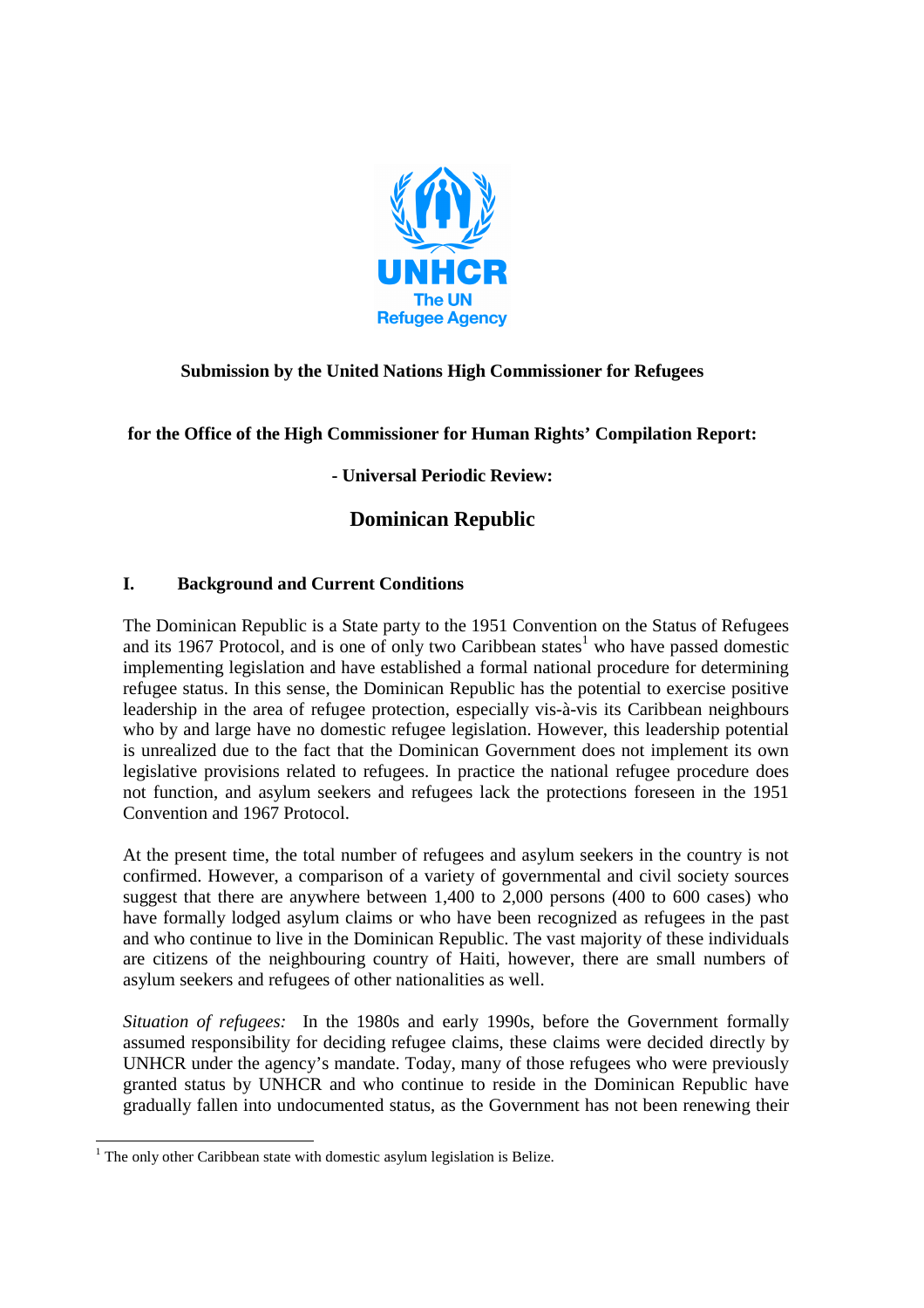residency permits. As a result, refugees recognized by UNHCR have suffered a loss of rights and are living in a highly precarious state without the minimum rights and protections guaranteed under the 1951 Convention and its 1967 Protocol. It is of particular concern that the children of refugees face a range of obstacles to accessing education due to their parents' lack of legal documentation.

*Situation of asylum seekers:* The asylum seeking population is in an equally precarious situation as the Mandate refugee population, due to the fact that registered asylum seekers do not have access to fair and efficient status determination procedures. The domestic legislative framework stipulates a procedure through which refugee claims are received, documented, assessed and decided. The procedure proscribed by national legislation meets international standards in principle. However, in practice, this procedure does not function and is currently inactive. As a result, the vast majority of asylum seekers in the country at present have been waiting for their refugee claims to be processed anywhere from 4 to 9 years. Their stay in the country is generally tolerated, but they do not receive proper documentation demonstrating their status as asylum seekers and cannot exercise the minimum set of rights, including the right to work. As a result, many asylum seekers – especially single female heads of households and persons with specific vulnerabilities or special needs – live on the edge of survival. Some remain permanently in need of UNHCR material assistance for this reason. Children of asylum seekers, similar to refugee children, are not guaranteed access to education and may face obstacles to enrolment in school due to their parents' lack of legal status.

In relation to non-Haitian asylum seekers travelling in mixed migratory flows who may be intercepted or detained in Dominican territory, there are concerns that adequate safeguards are not in place to identify these individuals and to ensure their access to refugee status determination procedures. UNHCR is also concerned that victims of trafficking who might also qualify for refugee status due to a fear of persecution if repatriated to their home country, may not have access to the national refugee status determination procedure due to lack of inter-governmental coordination mechanisms in place. These are common challenges faced by countries throughout the hemisphere, and are not only specific to the Dominican Republic. In the case of the Dominican Republic, as in many other countries, more training is needed to ensure that all Immigration, border and other government officials have the capacity to identify asylum seekers and have clear instructions as to where to channel these cases for the proper attention.

#### **II. Challenges and Constraints**

The migratory environment in the Dominican Republic is highly complex and, like in most countries, tends to generate intense political debate. This presents a challenge in the management of refugee issues which, unfortunately, tend to be mired in these political debates rather than treated separately as a humanitarian and apolitical issue.

The other main challenge in the Dominican Republic is the need for further capacitybuilding and training in relation to International Refugee Law and the standards and procedures for determining refugee status.